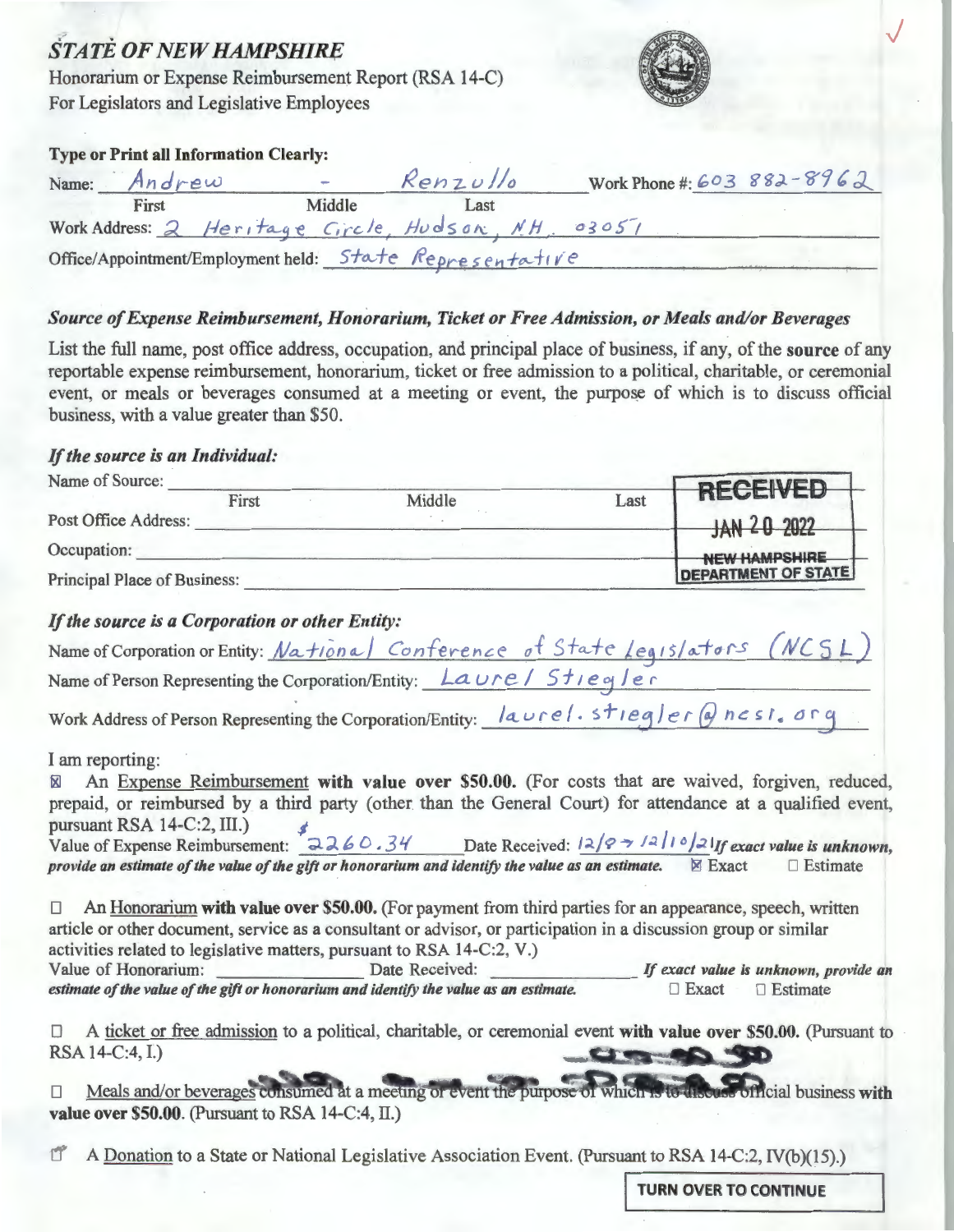For a report relating to an Expense Reimbursement or Honorarium, you are required to attach a copy of the agenda or an equivalent document which addresses the subjects addressed and the time schedule of all activities at the event. Indicate below the names of the sponsors of activities in cases where they are not indicated on the agenda or equivalent document.

2021 NCSL Jobs Summit. *Dec 8-10*, 2021

Provide a brief description of the service or event that gave rise to this Expense Reimbursement, Honorarium, ticket or free admission to a political, charitable, or celebratory event, or meals or beverages.

Fxpense reimburscment - a tabulation of expenses paid<br>by NCSL provided by e-mail. - Attached

#### *Source of a Donation to a State or National Legislative Association Event*

Provide an itemized report of all individuals, corporations, or other entities from whom you received a donation on behalf of a state or national legislative association event.

| Full Name of Donator Post Office Address<br>JAN 20 2027 | Value of Donation                        | Date Received            | Name of Legislative Association |
|---------------------------------------------------------|------------------------------------------|--------------------------|---------------------------------|
| NEW HAMPSHIRE<br>OEPARTMENT OF STATE                    |                                          |                          |                                 |
|                                                         |                                          | ALCOHOL: TRANSVILLENCIAL |                                 |
|                                                         |                                          |                          |                                 |
|                                                         | <b>CERTIFICATE FROM THE SECOND STATE</b> |                          |                                 |

(Attach Additional Sheets if Necessary)

"I have read RSA 14-C and hereby swear or affirm that the foregoing information is true and complete to the best of my knowledge and belief." '

| andrew!<br>- Kenze.       | 12022             |
|---------------------------|-------------------|
| <b>SIGNATURE OF FILER</b> | <b>DATE FILED</b> |

**RSA 14-C:7 Penalty.** Any person who knowingly fails to comply with the provisions of this chapter or knowingly files a false report shall be guilty of a misdemeanor.Please provide the following information about the person filing this report.

**Return to:** Secretary of State's Office, State House Room 204, Concord, NH 03301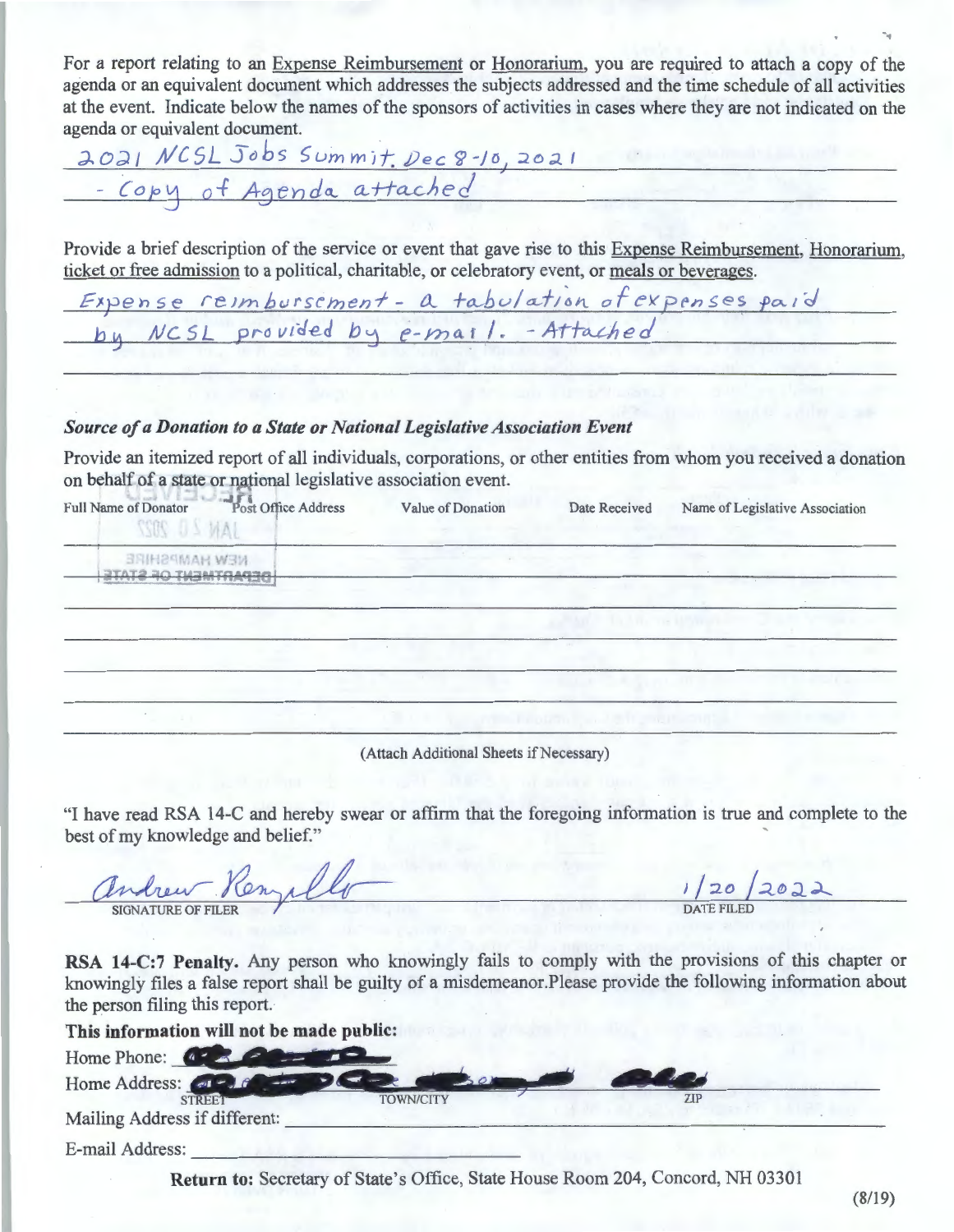

'

**AND** 

## 2021 NCSL Jobs Summit | Dec. 8-10, 2021

### Meeting Location | ARIA Resort & Casino, 3730 S. Las Vegas Blvd., Las Vegas

| Weds., Dec. 8, 2021                                |                                                                                                                                                                                                                                                                                                                                                                                                                                                                  |  |  |  |
|----------------------------------------------------|------------------------------------------------------------------------------------------------------------------------------------------------------------------------------------------------------------------------------------------------------------------------------------------------------------------------------------------------------------------------------------------------------------------------------------------------------------------|--|--|--|
| 5:30-6:30 p.m.<br>Joshua 5 Meeting Room            | <b>Welcome Reception (Joint with Education Chairs)</b>                                                                                                                                                                                                                                                                                                                                                                                                           |  |  |  |
| Thurs., Dec. 9, 2021                               |                                                                                                                                                                                                                                                                                                                                                                                                                                                                  |  |  |  |
| $7:30-8:30$ a.m.<br>Mariposa 5 Ballroom            | <b>Breakfast</b>                                                                                                                                                                                                                                                                                                                                                                                                                                                 |  |  |  |
| $8:30-9a.m.$<br>Mariposa 4 Ballroom                | <b>Welcome and Introductions</b><br>Tim Storey, chief executive officer, NCSL<br>$\bullet$                                                                                                                                                                                                                                                                                                                                                                       |  |  |  |
| $9-10 a.m.$<br>Mariposa 4 Ballroom                 | <b>Economic Outlook</b><br>Speaker: Chris Thornberg, founding partner, Beacon Economics                                                                                                                                                                                                                                                                                                                                                                          |  |  |  |
| 10-10:15 a.m.                                      | <b>Break</b>                                                                                                                                                                                                                                                                                                                                                                                                                                                     |  |  |  |
| $10:15-11:30$ a.m.<br>Mariposa 4 Ballroom          | The Future of Work and Post Pandemic Trends<br>Speaker: Rebecca Ryan, futurist and founder, NEXT Generation Consulting<br>$\bullet$                                                                                                                                                                                                                                                                                                                              |  |  |  |
| 11:30-11:45 a.m.<br>Mariposa 4 Ballroom            | National Public Service Award for Leadership in the Arts<br>Presenter/Speaker: Jay Dick, senior director of state and local government<br>$\bullet$<br>affairs, Americans for the Arts<br>Award Recipient: Leslie Herod, State Representative, Colorado<br>$\bullet$                                                                                                                                                                                             |  |  |  |
| 11:45 a.m.-1:15 p.m.<br><b>Mariposa 5 Ballroom</b> | Luncheon Session-Self-Starters Needed: Jumpstart the Economy<br>Moderator: Luke Martel, director, Employment, Labor and Retirement<br>$\bullet$<br>Program, NCSL<br>Speaker: Victor Hwang, founder and chief executive officer, Right to Start<br>$\bullet$<br>Speaker: Jason Grill, head of public affairs and policy, Right to Start<br>Speaker: Carolina Martinez, chief executive officer, California Association for<br><b>Micro Enterprise Opportunity</b> |  |  |  |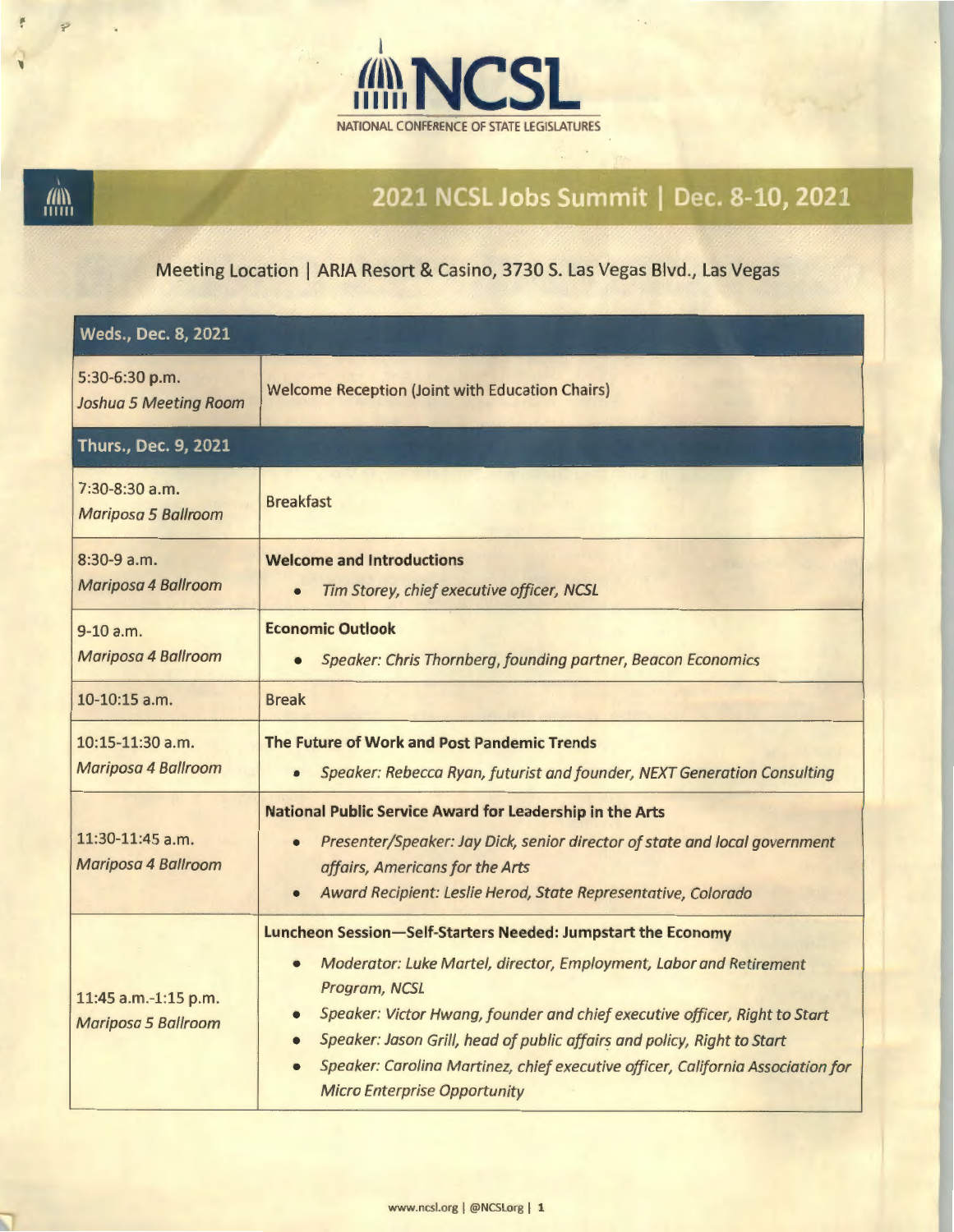

F

# 

| Thurs., Dec. 9, 2021, continued                                                                                                           |                                                                                                                                                                                                                                                                                                                                                                                 |  |  |  |
|-------------------------------------------------------------------------------------------------------------------------------------------|---------------------------------------------------------------------------------------------------------------------------------------------------------------------------------------------------------------------------------------------------------------------------------------------------------------------------------------------------------------------------------|--|--|--|
| 1:15-2:15 p.m.<br><b>Mariposa 4 Ballroom</b>                                                                                              | <b>Building a Skilled Workforce in the K-12 System</b><br>Moderator: Michelle Exstrom, director, Education Program, NCSL<br>$\bullet$<br>Speaker: Stephen Pruitt, president, Southern Regional Education Board<br>Speaker: Ryan Gensler, senior director of national partnerships, CareerWise<br>$\bullet$<br>Speaker: Robert Behning, State Representative, Indiana            |  |  |  |
| 2:15-3:15 p.m.<br>Mariposa 4 Ballroom                                                                                                     | The Child Care Crisis: Impact on Returning to Work<br>Moderator: Suzanne Hultin, associate director, Employment, Labor and<br>$\bullet$<br><b>Retirement Program, NCSL</b><br>Speaker: Terri Collins, State Representative, Alabama<br>Speaker: Carri Hicks, State Senator, Oklahoma<br>Speaker: Linda Smith, director, Early Childhood Initiative, Bipartisan Policy<br>Center |  |  |  |
| 3:15-3:30 p.m.                                                                                                                            | <b>Snack Break</b>                                                                                                                                                                                                                                                                                                                                                              |  |  |  |
| 3:30-4:45 p.m.<br>Mariposa 4 Ballroom                                                                                                     | <b>Reskilling: The Role of Business in Career Advancement</b><br>Moderator/Speaker: Catherine Ward, managing director, Jobs for the Future<br>$\bullet$<br>Speaker: Allyson Knox, senior director, Microsoft Philanthropies<br>Speaker: Drew Holler, senior vice president, People Partner for Operations,<br>Walmart                                                           |  |  |  |
| 6-8 p.m.<br><b>The Barbershop</b><br><b>Cuts &amp; Cocktails</b><br><b>The Cosmopolitan Hotel</b><br>3708 S. Las Vegas Blvd.<br>Las Vegas | <b>Evening Reception</b>                                                                                                                                                                                                                                                                                                                                                        |  |  |  |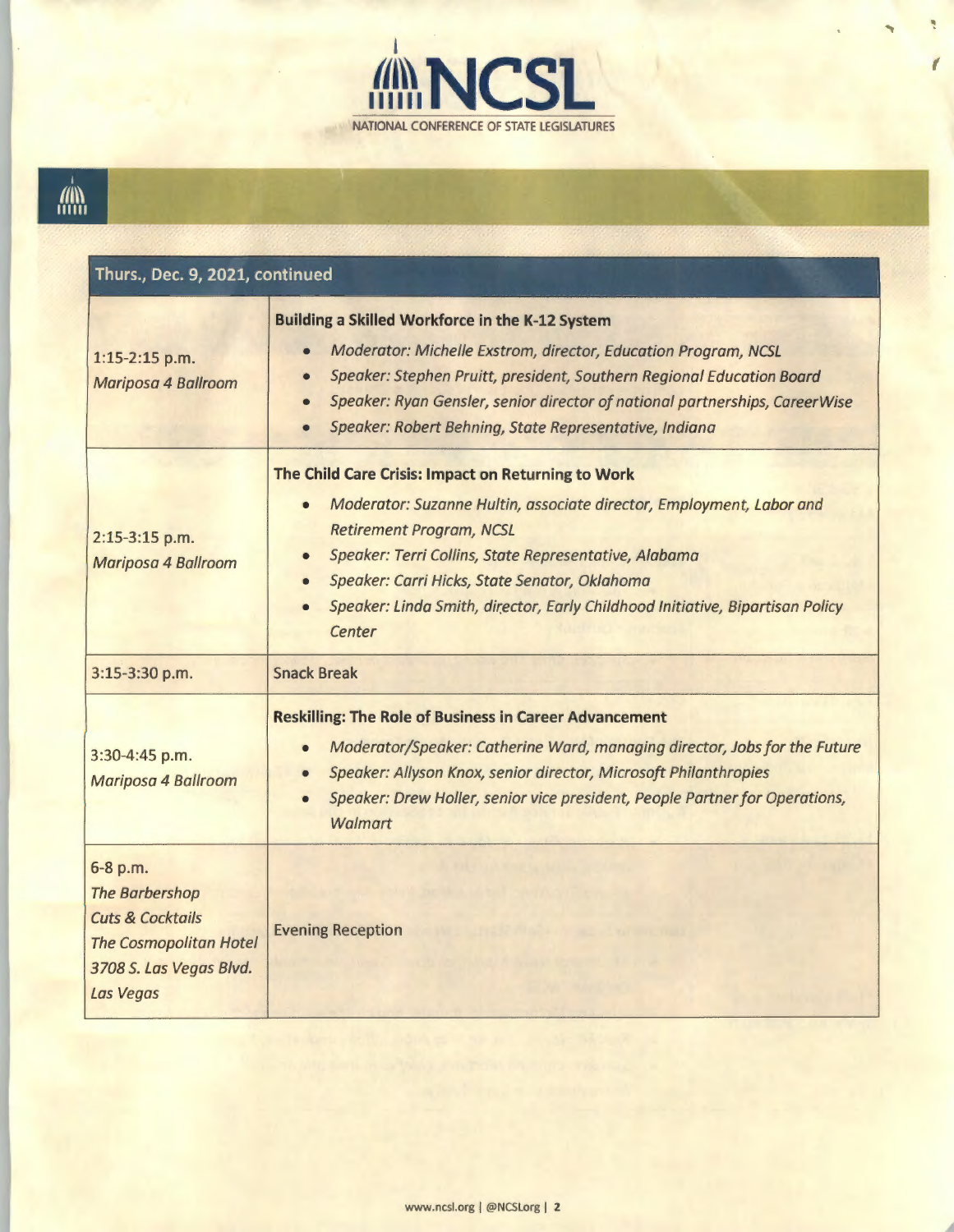

## 

÷

| Fri. Dec. 10, 2021                                 |                                                                                                                                                                                                                                                                                                                                         |
|----------------------------------------------------|-----------------------------------------------------------------------------------------------------------------------------------------------------------------------------------------------------------------------------------------------------------------------------------------------------------------------------------------|
| 7-8 a.m.<br>Mariposa 5 Ballroom                    | Breakfast (There will be a secure space to store luggage.)                                                                                                                                                                                                                                                                              |
| 8-9 a.m.<br>Mariposa 4 Ballroom                    | <b>Unemployment Insurance: Preparing States for the Next Recession</b><br>Moderator/Speaker: Maggie Carlton, Assemblywoman, Nevada<br>Speaker: Tobi Cates, senior manager, Program Modernization Consulting,<br><b>Maximus</b><br>Speaker: Tyler Winkler, victim rights attorney, Legal Aid Center of Southern<br>Nevada                |
| 9-9:45 a.m.<br>Mariposa 4 Ballroom                 | <b>Small Business: Leading the Recovery</b><br>Moderator: Emily Maher, senior policy specialist, Fiscal Affairs Program, NCSL<br>$\bullet$<br>Speaker: Simon Worsfold, senior data communications manager, Intuit<br>Speaker: Erik Rettig, senior manager, Small Business and Regulatory Affairs,<br><b>Intuit</b>                      |
| $9:45-11:15$ a.m.<br>Mariposa 4 Ballroom           | <b>Manufacturing a Resilient Future</b><br>Speaker: Rob Ivester, deputy director, NIST Manufacturing Extension<br>$\bullet$<br>Partnership<br>Speaker: Seema Phull, chief executive officer, ForeOptics<br>Speaker: Ron Painter, president and chief executive officer, National<br>$\bullet$<br><b>Association of Workforce Boards</b> |
| 11:15-11:30 a.m.                                   | <b>Break</b>                                                                                                                                                                                                                                                                                                                            |
| 11:30 a.m.-1 p.m.<br>Mariposa 5 Ballroom<br>1 p.m. | <b>Luncheon Session: Stimulus Spending</b><br>Speaker: Emily Maher, senior policy specialist, Fiscal Affairs Program, NCSL<br>Speaker: Luke Martel, director, Employment, Labor and Retirement Program,<br><b>NCSL</b><br>Speaker: Austin Reid, senior legislative director, State-Federal Relations, NCSL<br><b>Meeting Adjourns</b>   |